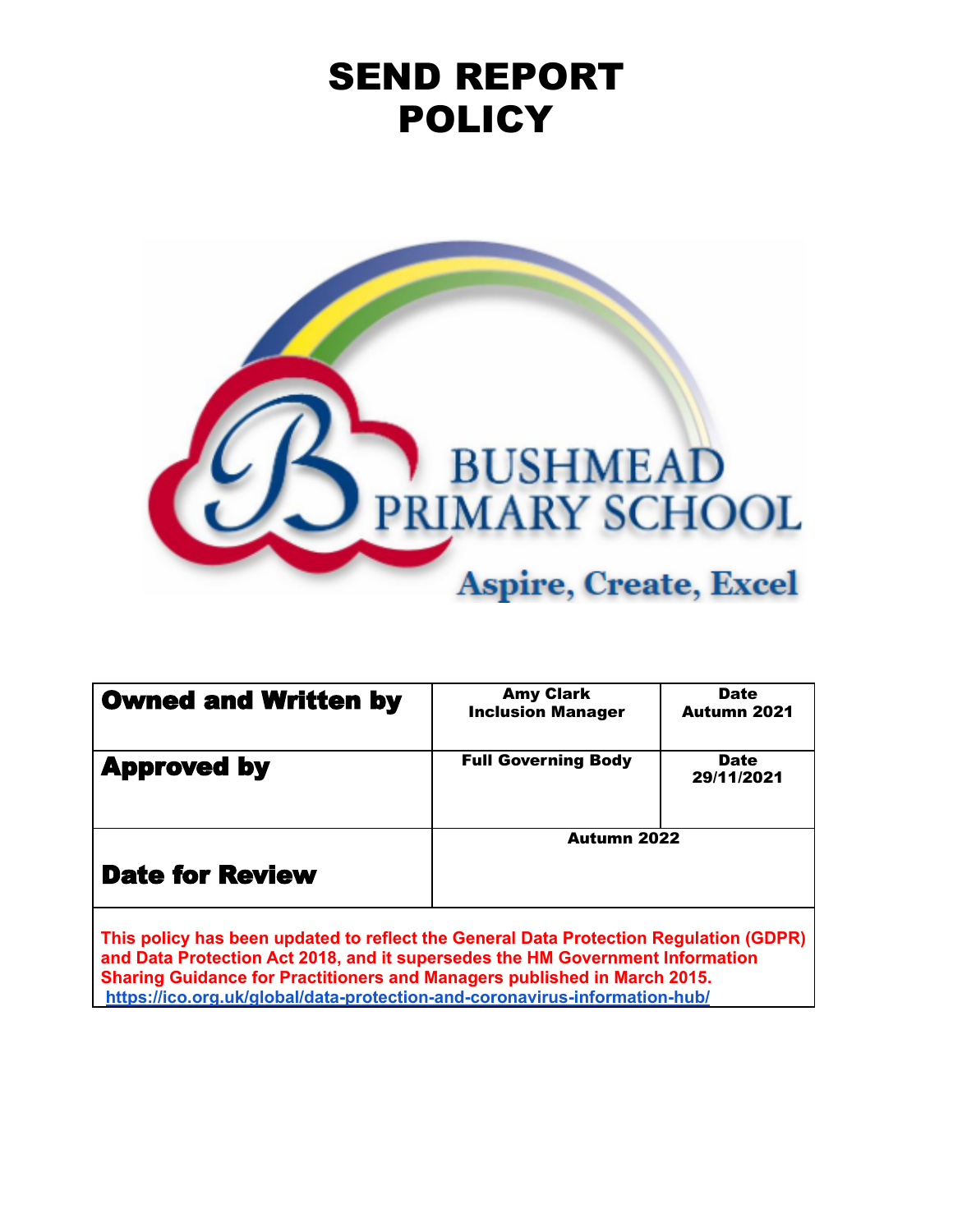## **SEND Report Content Page**

**Special Education Needs & Disabilities (SEND) at Bushmead Primary School Identification Concerns Progress Support for families Wellbeing Teaching Support in school Playtimes, school clubs and trips Making decisions Resources Outside services Staff training Moving on Access Contact details**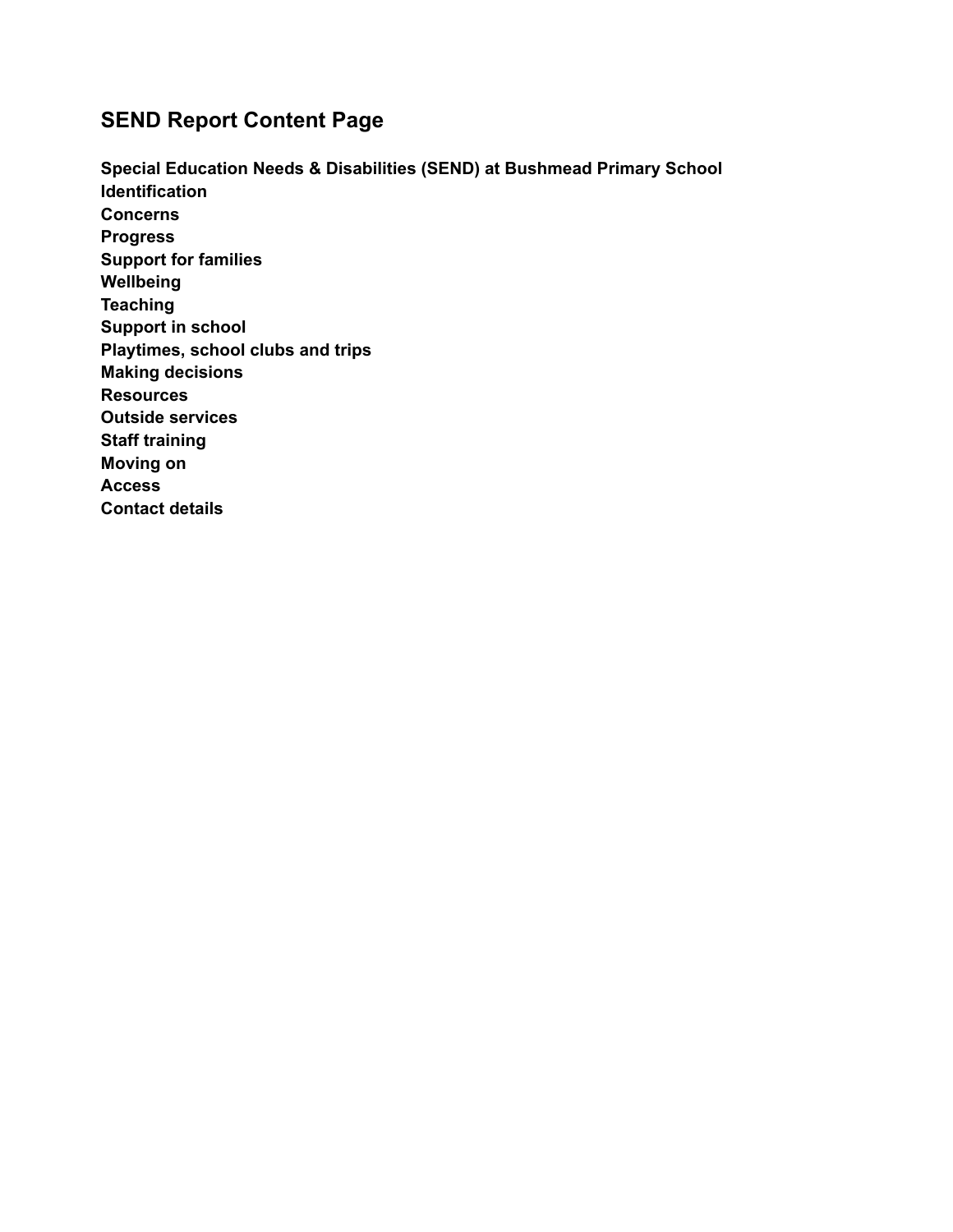## **Special Educational Needs & Disabilities [SEND] at Bushmead Primary School**

Special Educational Needs & Disabilities [SEND] at Bushmead Primary School At Bushmead children are empowered to be active, confident learners where they are inspired to be creative and excel.

We aim to meet the needs of individual children through highly effective teaching and learning. There is an emphasis on early identification of needs through supportive and preventative strategies which reduce barriers to learning.

We work in a flexible way to develop effective partnerships with children and their parents/carers, the Inclusion Manager, specialist teaching staff both within the school and external professionals to ensure that the school can meet a broad range of special educational needs.

We undertake a rigorous system of monitoring children's progress, supporting academic achievement and personal achievement by making reasonable adjustments to remove barriers to learning and use a wide range of strategies to foster a culture of lifelong learning and independent living skills for all children.

## **Identification**

We identify and organise support for pupils with special educational needs through:

- information received from pupils' previous schools
- information from feeder nurseries and schools
- transition meetings with previous schools or placements
- carrying out baseline assessments in our foundation stage or when concerns have been raised
- monitoring how pupils progress through the National Curriculum at the end of every half term
- working with outside agencies to ensure we remove barriers to learning
- parental concerns shared with the school particularly at the home visits and welcome meeting
- provision mapping
- specific assessments: e.g. BPVS, first language, ABC movement assessment and observations from outreach services, Local Authority and Learning Support Service.

Pupils may be referred by staff or families if there is some concern about their progress or development.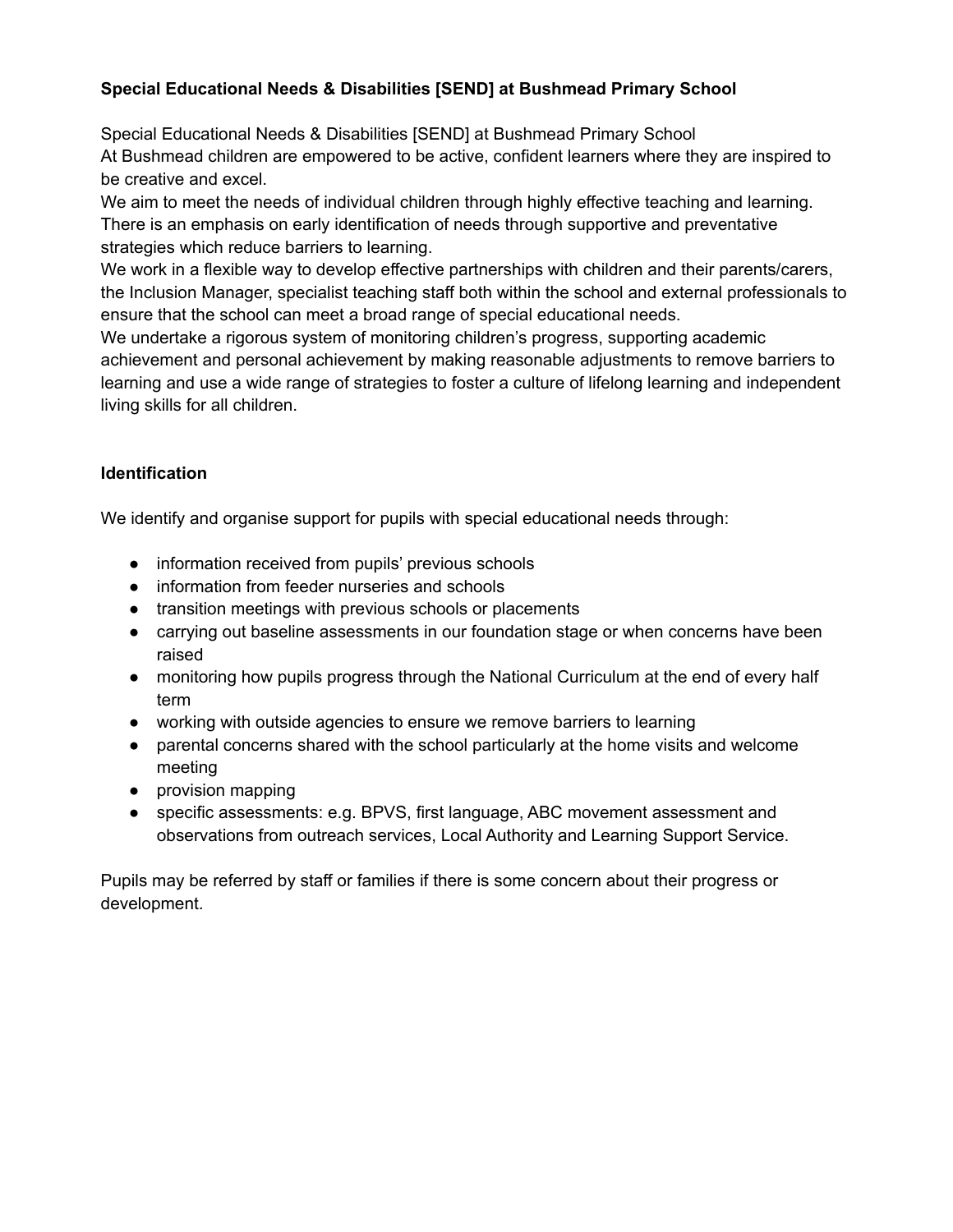## **Concerns**

If parents/carers have concerns about their child's difficulties, they can speak with the following members of staff:

- the class teacher
- the Family Workers
- Amy Clark (Inclusion Manager inclusion@bushmeadprimaryschool.co.uk) and the Headteacher.

We have twice yearly consultation evenings and end of year report, but parents/carers can talk to teachers or Heads of Year at the end of the school day, speak to a member of staff on the telephone or ring to arrange a meeting at any other time.

## **Progress**

Parents/ carers will be informed about their child's progress within school:

- at Parents's consultation evenings
- through Provision Plan reviews
- through pastoral support and attendance support review meetings
- at an Annual Review meeting for those children with an EHCP (educational, health & care plan)
- end of Year reports.

Some parents/carers may require more regular feedback about their child's progress in school and this will be done:

- by daily contact with the class teacher
- through home/school books
- at regular meetings.

## **Support for families**

The team aim to support parents/carers by offering:

- support and advice from the Inclusion Team, Family Workers and our Welfare Assistant
- parent workshop sessions held in school
- information about local support groups such as FLAG [Families in Luton Autism Group], DADS [Autism Group for Dads], Luton SEND Information, Advice & Support Service [SENDIAS].
- support and advice in setting targets for children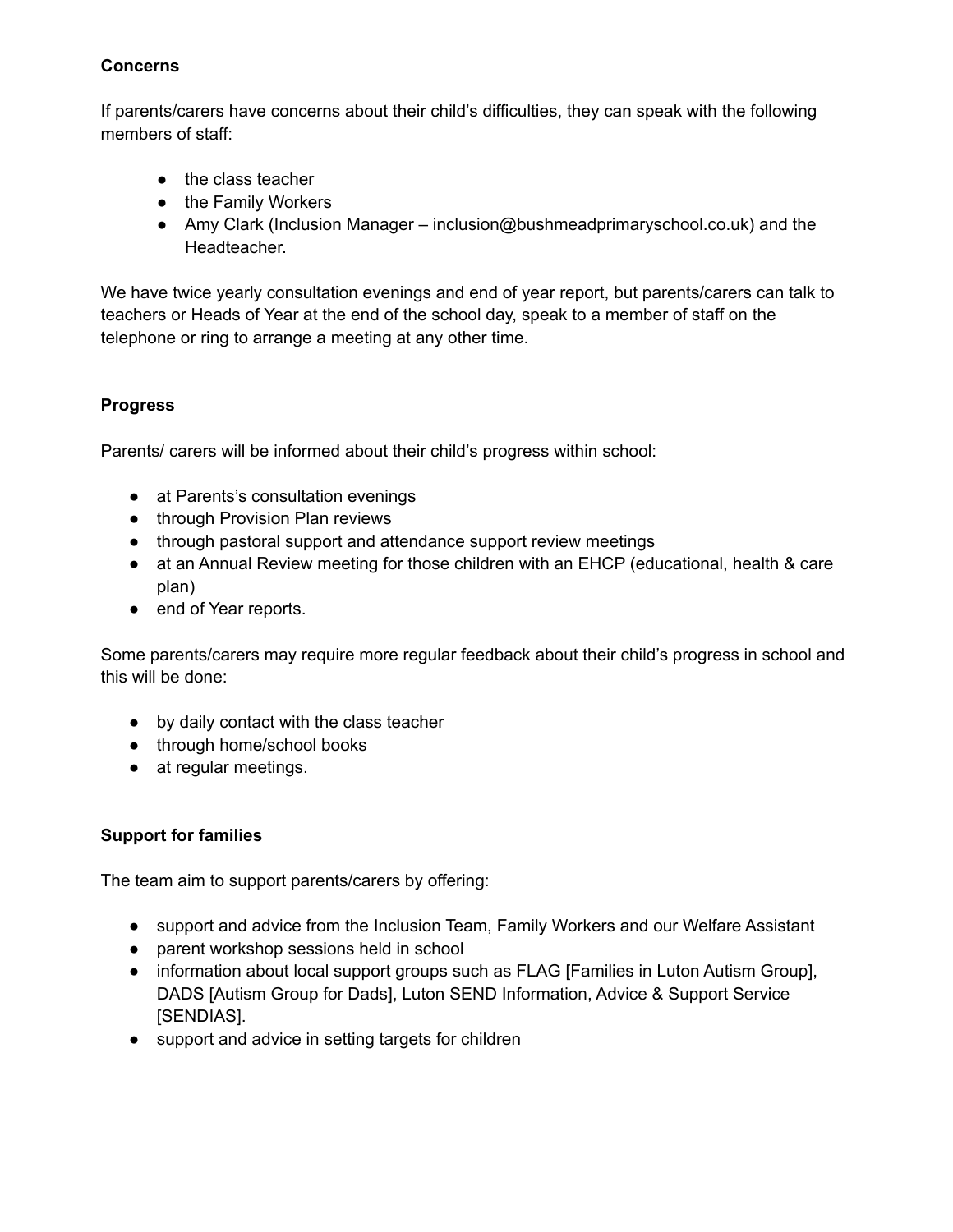## **Wellbeing**

Ensure the wellbeing of pupils with special educational needs and disabilities in the following ways:

- pastoral support with key workers
- trained members of staff to administer medication
- using symbols to support communication and understanding
- social skills groups and friendship groups
- access to lunchtime clubs or activities
- listening to the views and wishes of our pupils
- teaching our pupils how to stay safe
- our Inclusion Team (Inclusion Manager, Family Workers, Behaviour team and members of the SEND or leadership team (SLT)) meet weekly to discuss vulnerable pupils and plan appropriate actions/support.

Our school has the following policies in place:

- SEND policy
- Safeguarding policy
- Anti-bullying policy
- Policy for Equality [linked to our Disability Scheme and Accessibility Plan]
- Administration of medicines
- Ensuring a good education for children who cannot attend school because of health needs
- Intimate care Policy
- Use of force to control or restrain pupils

## **Teaching**

Teaching will be adapted to support the pupil with special educational needs. We will:

- provide a relevant and differentiated curriculum
- organise and plan activities that will match a pupil's ability and build on previous learning targets
- involve pupils and parents/carers in the setting and reviewing of learning targets
- develop basic skills in order to help pupils become more independent learners
- plan small group interventions for pupils not on track
- organise, where appropriate, support in class
- staff who receive regular training to keep informed / abreast of new developments when meeting the Code of Practice – 2014, expectation that all staff are 'teachers of SEND'.

## **Support in school**

There are different types of support available for pupils with special educational needs or a disability. Some pupils will benefit from:

- 1:1 or small group intervention work to further develop basic literacy and numeracy skills
- 1:1 or small group work to develop speech and language skills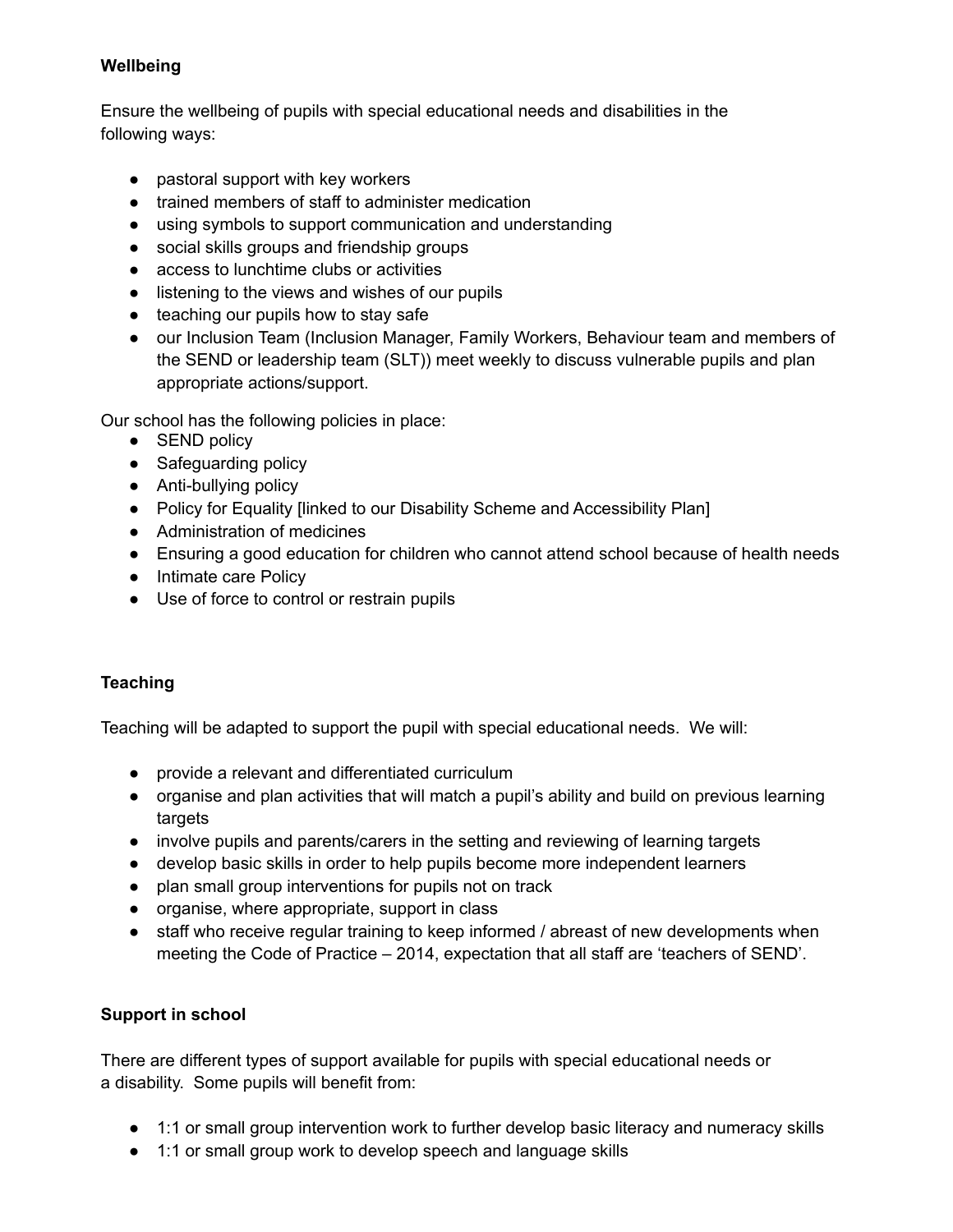- small group work or 1:1 coaching around developing social skills and friendships
- 1:1 pastoral support to help manage emotional difficulties
- specialist equipment organised after consultation with relevant outside professionals

Planned interventions may be carried out by the following members of staff:

- Teaching Assistants
- Teachers
- Inclusion Manager
- Family Workers
- Other staff deemed appropriate.

Amy Clark, the Inclusion Manager, has many years of experience working with children who have special educational needs. She has achieved the National Award for Special Educational Needs Co-ordination and the National Professional Qualification for Senior Leadership.

#### **Playtimes, school clubs and trips**

Pupils are supported in less structured times, such as lunchtimes and playtimes in a number of different ways:

- trained midday supervisors who help set up games and activities
- pupils who take on the role of social time buddies
- key staff who will support pupils and help to resolve any incidents during social times
- a range of play equipment provided
- a safe place provided for pupils who need somewhere to go for time out
- access for some pupils to alternative provision during social times.

We enable pupils to have access to after school clubs and school trips by:

- consulting parents about their child's needs
- carrying out risk assessments and planning appropriate support
- adapting planned activities
- providing necessary resources and equipment
- visiting and/or liaising with the places pupils are visiting and making suitable arrangements
- encouraging pupils' participation.

#### **Making decisions**

We involve our pupils in decisions that affect them in the following ways:

- seeking the pupil's views before Annual Review meetings
- giving pupils the opportunity to be at meetings which involve them
- sharing target setting with pupils and involving them in reviewing their progress
- Involving SEND pupils in trialling new programmes and resources for school
- making sure pupils with special educational needs or disabilities are represented on the school council.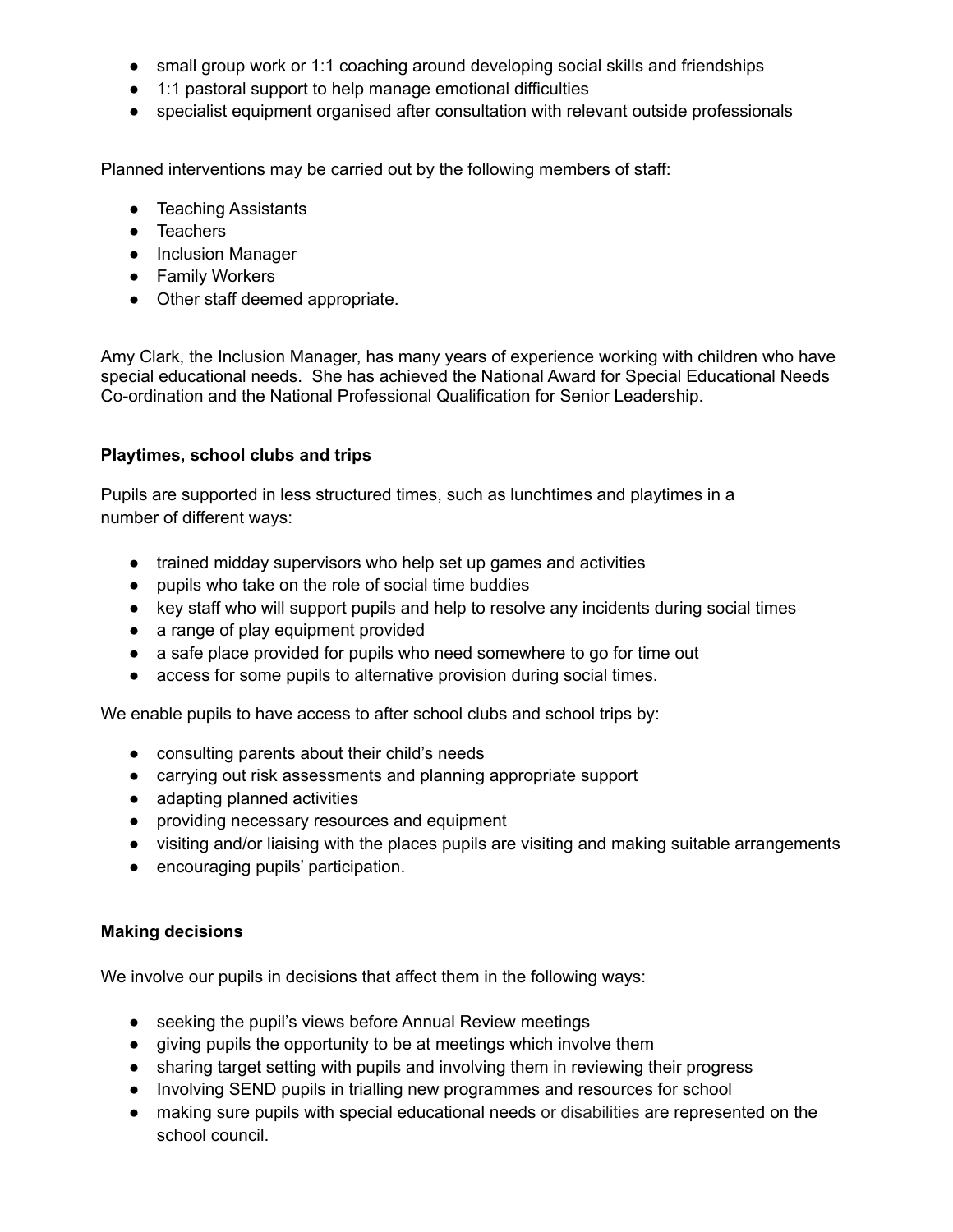#### **Resources**

We have a wide range of resources to support pupils in school:

- the school receives funding from the Local Authority for pupils with special educational needs, and extra funding is received linked to Education Health Care Plans
- a team of SEND Teaching Assistants are deployed throughout the school
- Specialist SEND staff plan and implement targeted intervention for children with provision plans
- pupils with an Education Health Care Plans are a priority for adult support
- the impact of SEND interventions is evaluated by the Inclusion Manager and Senior Leadership Team
- $\bullet$  the area of SEND is also allocated an annual budget linked to the SEND Action Plan from this funding we are able to purchase resources to support access to learning, such as IT resources, fine motor skill resources, Numicon etc.
- if appropriate, specialist equipment is hired or purchased when recommended by outside agencies such as Occupational Therapists, the Hearing Impairment Provision etc.

## **Outside services**

The school benefits from the support and advice from a wide range of external services:

- speech and language therapists
- occupational therapists and physiotherapists
- Local Authority Advisory Teachers [Learning Support]
- Educational Psychology Service
- Behaviour Support Service
- The Autism Spectrum Disorder Team [ASD Team]
- The Speech, Language and Communication Needs Team [SLCN Team]
- The Social and Communication Difficulties Team [SCD team]
- Child and Adolescent Mental Health Service [CAMHS]
- the Edwin Lobo Child Development Centre
- specialist nurses and the school nursing team
- outreach workers from the Luton Visual Impairment Provision [based at Chantry Primary], the Hearing Impairment Provision [based at Icknield Primary School] & Lady Zia Wernher School [special needs school in Luton]
- our local alternative learning provision based at St Matthews School which is called Next Steps.

With parents' permission, pupils causing concern are discussed at School Liaison Meetings,where the Inclusion Manager meets with a representative from the Learning Support Service, the Behaviour Support Service and the Educational Psychology Service. If pupils meet the threshold for support and advice from an external agency, then a referral is made by the school. Parents are kept fully involved and receive written reports following any observations or assessments.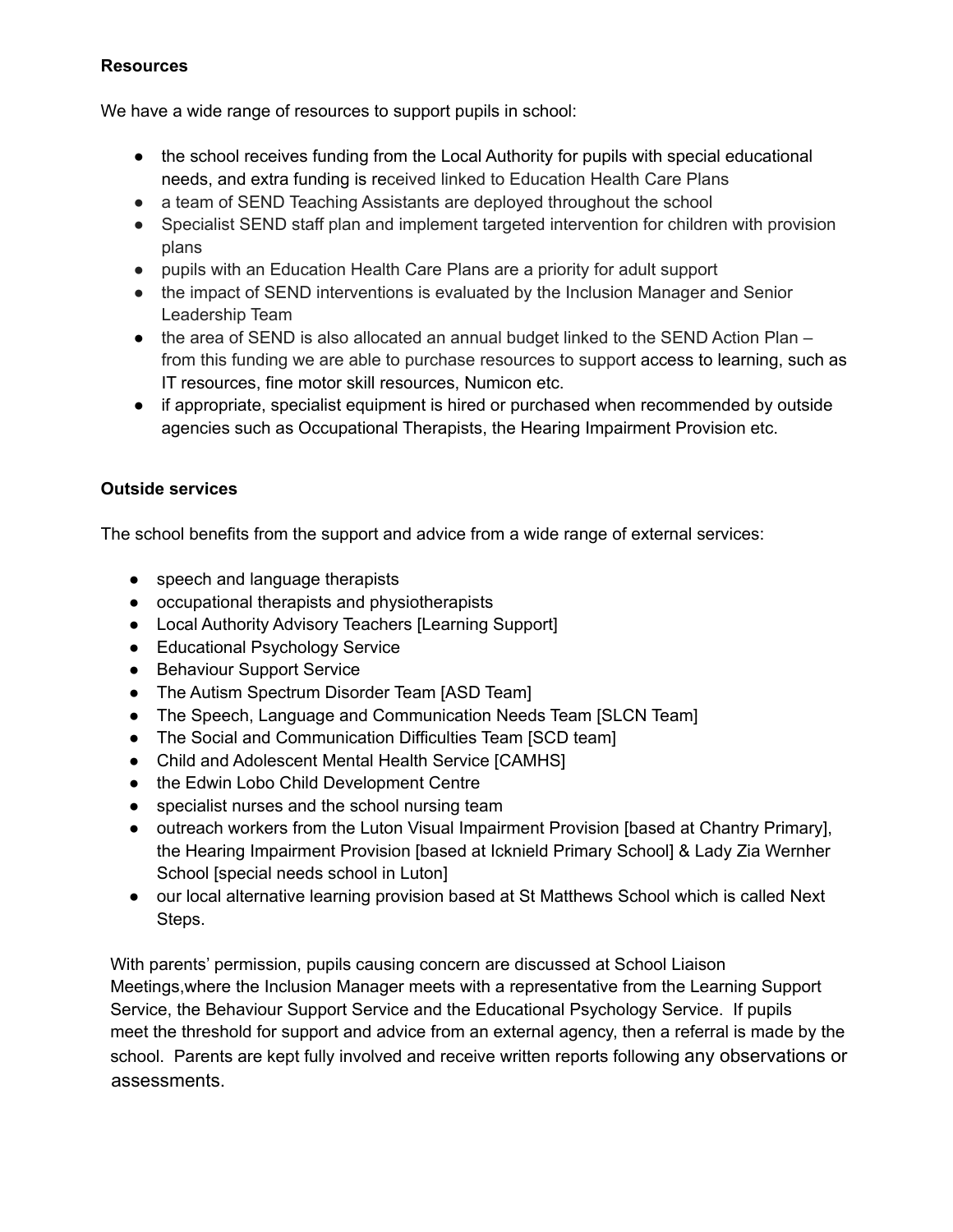## **Staff training**

In the school are supported to work with pupils with special education needs:

- staff have access to a range of on-line training
- whole staff training is provided in school by the Inclusion Manager
- external Advisory Teachers also provide staff with training when requested, as part of traded services with the Local Authority
- staff receive training from health care specialists in order to meet pupils' physical and medical needs
- staff receive training from the speech and language therapist service, physiotherapy and occupational therapy service to meet pupils' individual needs.

## **Moving on**

Supporting pupils to move on to the next key stage in their education by:

- attending transition meetings with the SEND Coordinators at High Schools
- putting careful transition plans in place
- arranging and accompanying vulnerable pupils on extra transition visits
- passing on SEND information and paperwork
- completing pupil passports.

#### **Access**

#### **How accessible is our school?**

- People using wheelchairs can access most of our school building, apart from upstairs classrooms
- Pupils with physical disabilities, who cannot manage stairs, are placed in downstairs classrooms (year groups are moved)
- We have three disabled toilets, one with a shower facility
- We use picture communication systems for pupils with communication and language difficulties
- We have members of staff who are happy to translate for parents/carers if English is not their first language

Our school has the following policies in place:

- Policy for Equality [linked to our Disability Scheme and Accessibility Plan]
- Policy for Equal Opportunities

## **Contact details**

Parents/carers can contact the following people for further information at our school:

● Class Teachers